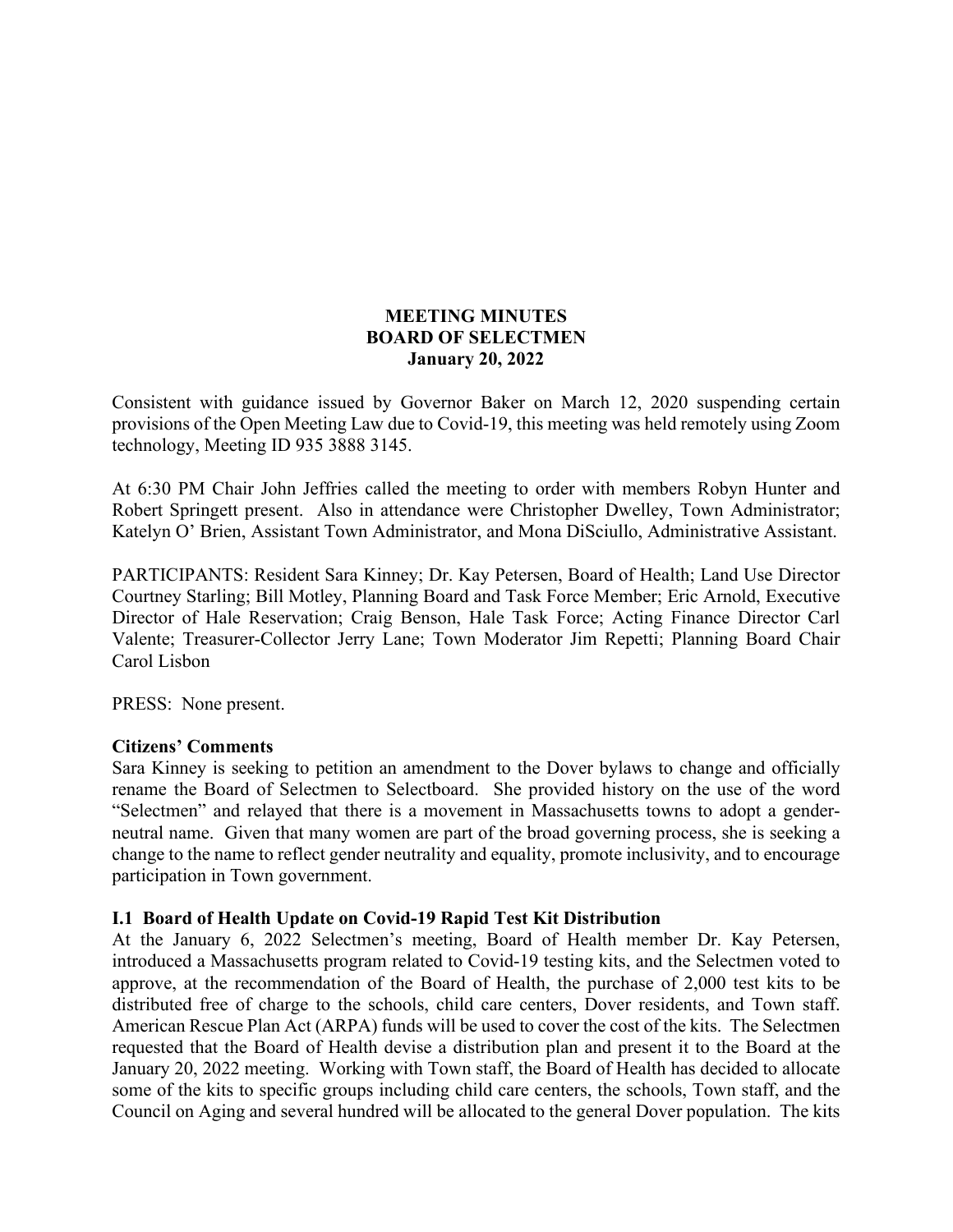will be stored in a locked room of the Town House and will be distributed utilizing an outdoor Grab and Go Drive-Through similar to those held by the Council on Aging. Manned by Town staff and volunteers, the Grab and Go will be held at the Caryl Community Center, Transfer Station, or Highway Department, and residents will be asked to sign up through an electronic registration process. Still to be determined are the frequency and times per week the Drive Through will be held, and once the final decisions are made, the details will be communicated to residents through a variety of methods including notification on the Town's website and social media channels. The Board of Health will keep the Selectmen apprised of its plans, and the Selectmen very much appreciate the efforts of all those involved.

# **I.2 Hale Reservation Task Force Update**

Land Use Director Courtney Starling and members of the Hale Reservation Task Force provided an overview and update on the Task Force's activities. A slideshow of the following focus areas was presented and discussed in detail:

- Project Overview Hale Education offered Dover the opportunity to purchase a Conservation Restriction on 663 acres of unprotected open space for \$10 million.
- Conservation Restriction A legally enforceable agreement for the purpose of ensuring permanent protection of conservation land while allowing conservation-related uses to continue.
- Why Buy Conservation Rights Instead of Land
- Potential Benefits to Community, School District, and Region
- Potential partners include Hale Education, The Trustees of Reservation, MA Department of Conservation and Recreation
- Financial Projections Annual cost to residents and ways to offset the cost
- Timeline
- Next Steps public education, outreach, and participation; drafting of Warrant language

Planning Board and Task Force member Bill Motley spoke about the beauty and value of the land and its decades-long relationship with the Town. He explained that Hale reached out to Dover to try and develop a partnership that is mutually beneficial—Hale will receive capital to fund its programs and secure long-term financial stability and Dover will preserve the land in an economical way while eliminating any potential Hale land sale. Hale Reservation Executive Director Eric Arnold expressed Hale's enthusiasm about the project and thanked the Task Force and the Town for their receptiveness and cooperation. Dover resident Craig Benson was involved in the creation of an online presence and a media campaign to raise awareness about the Conservation Restriction and preservation and encouraged residents to visit the website at [www.SaveHale.org.](http://www.savehale.org/)

The Selectmen are enthusiastic about the unique opportunity the project presents and would like to move forward with a recommendation to acquire the property but cautioned that the Town and the Task Force should take the amount of time that is sufficient and necessary to thoroughly educate residents about the project. It was suggested that instead of presenting a Warrant Article for the acquisition of the Hale land for vote at the May, 2022 Annual Town Meeting, a Special Town Meeting for that purpose be held in the fall allowing more time for public education and outreach. It was also suggested that a timeline with tasks be created so that there is an understanding of the work which needs to be done before presentation at a Town Meeting. Ms.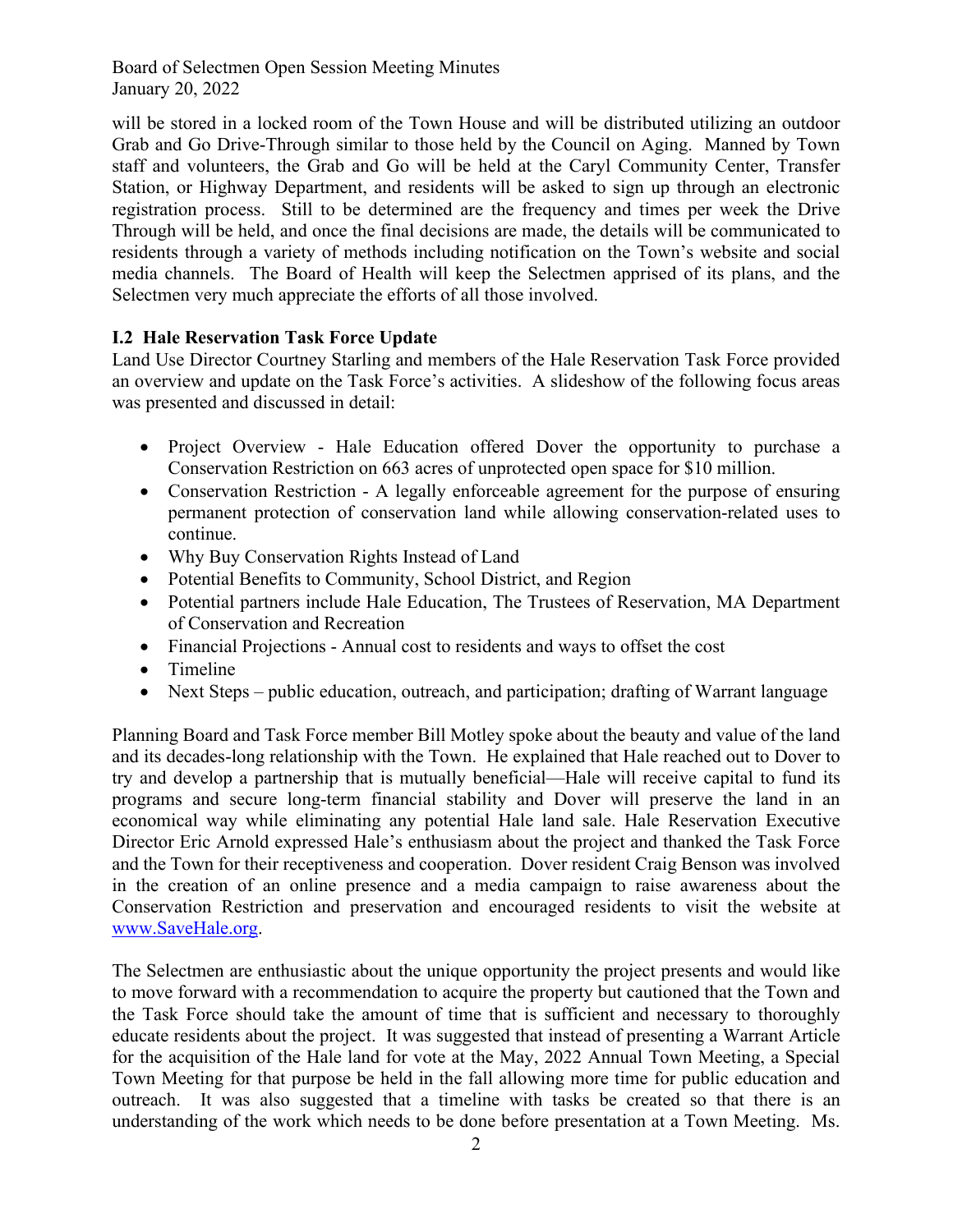Starling will create the timeline and overview of the next steps and present it to the Selectmen at their meeting on January 27, 2022.

### **I.3 Discussion of AT&T Lease for Wireless Services and Potential Vote**

This agenda item will not be taken up at this meeting and will be on a future agenda for discussion and potential vote.

### **I.4 Vote to Issue Bonds for the Community Center Building Project**

Acting Finance Director Carl Valente and Treasurer-Collector Jerry Lane discussed the details of the bonding for the Community Center Building Project. The entire Town Meeting authorization for the two Community Center Articles totaling \$18,850,000 has now been issued for the project. The interest rate over the 20-year bond is just under 1.8 percent, and the bonds were rated Aaa by Moody's Investors Services, the highest rating that can be received for municipal bonds. The bond issue was a collaborative effort, and thanks were extended to Hilltop Securities, the Town's financial advisor; Bond Counsel Locke Lord; Owner's Project Manager Colliers Project Leaders; Town Clerk Felicia Hoffman; Town Assessor Amy Gow; Town Accountant Kathy LaPlant, and Town Administrator Chris Dwelley.

Mr. Jeffries moved each of the Caryl Community Center bond award votes, as provided by Bond Counsel, with the full printed wording of each vote to appear in the Board's official minutes, seconded by Ms. Hunter; it was unanimously approved by roll call vote (see attached Vote of the Board of Selectmen).

#### **I.5 Review and Approve 2021 Draft Selectmen's Town Report**

For inclusion in the Town Report, the Annual Report of the Board of Selectmen has been drafted by Ms. O'Brien, and comments provided by the Selectmen have been incorporated. The Report is a summary reflecting the demanding work, challenges, and tremendous successes and accomplishments of the Selectmen and the Town in 2021. The Board thanked Ms. O'Brien for her efforts and encouraged citizens to read the Town Report which provides an overview of the work undertaken by the Town's boards/committees/commissions and staff.

Mr. Jeffries moved to approve the 2021 Annual Report of the Board of Selectmen as presented, seconded by Ms. Hunter; it was unanimously approved by roll call vote.

# **I.6 Final Review/Approval of 2022 Annual Town Meeting Warrant Articles**

Mr. Dwelley presented the Board with the final 2022 Annual Town Meeting Warrant. The Articles and placeholders were reviewed at the December 16, 2021 and January 6, 2022 Board meetings, and no changes were made since that time. There has been some discussion about removing the Hale Land acquisition Article from the Warrant and holding a fall Special Town Meeting to vote on the land purchase, but the Selectmen agreed to keep it on the Warrant noting that the Article can be withdrawn, if necessary.

Town Moderator Jim Repetti raised questions about the logistics of the meeting and the length of the Articles and any possible related controversy. There was a brief discussion about holding the meeting on a Saturday, the process involved in changing the date, the venue, and reordering of the Articles. The Selectmen will order the Articles and discuss them further at an upcoming Board meeting.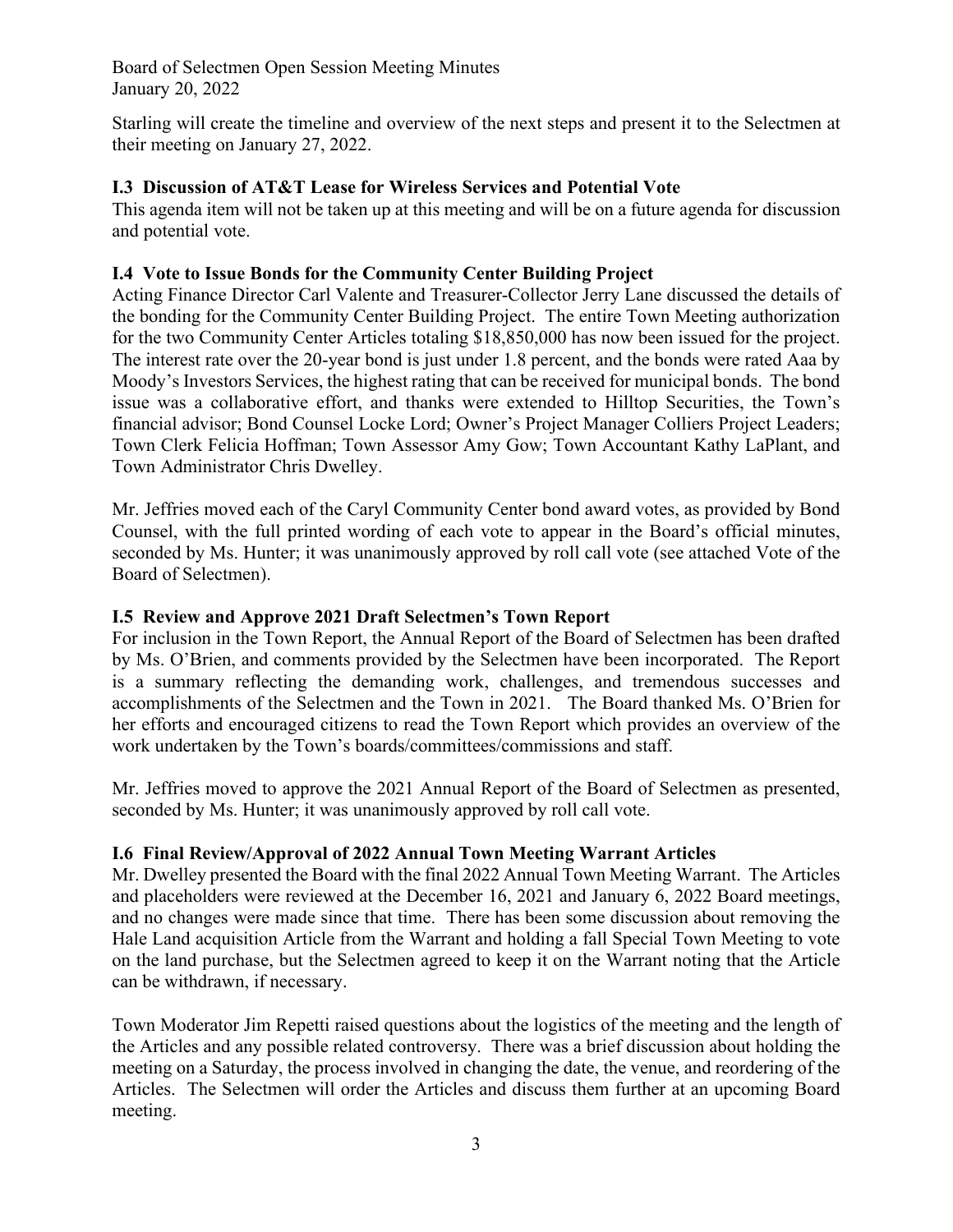Mr. Jeffries moved to approve the 2022 Annual Town Meeting Warrant Articles, as presented, seconded by Ms. Hunter; it was unanimously approved by roll call vote.

### **I.7 Board of Selectmen Updates**

The Selectmen reported on the following projects and initiatives.

Water Discoloration Issue – Mr. Jeffries raised the question of whether Aquarion Water Company would reimburse customers for funds expended for fixing/replacing plumbing equipment damaged due to the water discoloration issue. This issue will be discussed at a future Board meeting.

School Superintendent – On behalf of the Board, Mr. Jeffries congratulated Dover Public Schools Assistant Superintendent Elizabeth McCoy on her recent appointment as Superintendent of the schools. The Board is looking forward to working with her.

Community Center Building Committee – Mr. Springett reported that the Building Committee recently met, reviewed each line item, and went through the cost estimating process. The total cost was slightly over budget but contingency funds, design changes, and quote alternatives allow changes to be made while staying within the budget parameters. No changes were made to the design.

Water Resources Committee – Ms. Hunter reported that at a recent meeting of the Water Resources Committee, members were very complimentary of the decision by the Selectmen to utilize Town staff to move the work forward and of the work that has been completed by the staff. The collaborative group is looking forward to the process of selecting a consultant to work with the Town on addressing its water issues.

# **I.8 Town Administrator Updates**

The Town Administrator reported on the following projects and initiatives.

Aquarion Water Company – Mr. Dwelley reported that he will be meeting with staff from Aquarion to discuss the resurgence of water discoloration issues and the potential immediate relief opportunities for residents experiencing discoloration. Aquarion will be providing a community update at the January 27, 2022 Board meeting.

Department of Public Works Director – Mr. Dwelley announced that a Public Works Director has been selected and that a memo outlining the details of the appointment has been sent to the Board for its review. It is anticipated that the Director will be on board in late February or early March.

#### **C.1 Consent Agenda**

The Board was presented, for approval, a contract between the Town and Acting Finance Director Carl Valente which reflected a rate increase from \$75 per hour to \$85 per hour. Mr. Springett raised the possibility of increasing that rate to \$90 per hour and, after discussion, it was agreed that the rate be raised. While Ms. Hunter agrees with Mr. Springett and Mr. Jeffries that Mr. Valente brings much value to the Town, she is not in favor of the process by which the decision was made.

Mr. Jeffries moved to approve removal of the contract between Mr. Valente and the Town from the Consent Agenda, seconded by Mr. Springett; it was unanimously approved by roll call vote.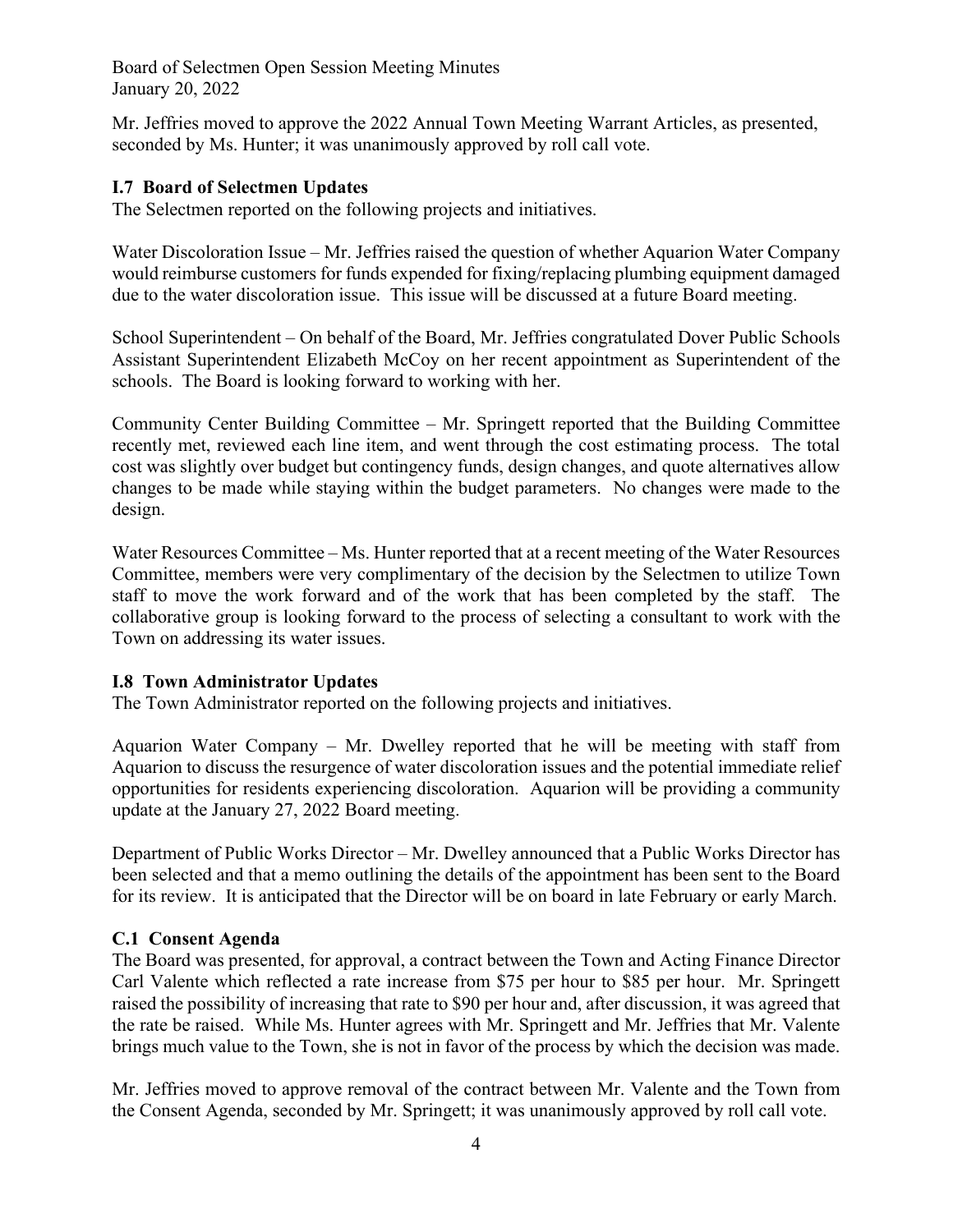Mr. Jeffries moved to approve the Contract Between Carl Valente and the Town of Dover, as amended to \$90 an hour, seconded by Mr. Springett; it was approved by a vote of 2 to 1 with Mr. Jeffries and Mr. Springett voting in favor and Ms. Hunter voting against.

The following items are included on the Consent Agenda:

- Approve Updated Buy Recycled Policy
- Approve FY22 Firefighter Safety Equipment Grant

Mr. Jeffries moved to approve the Consent Agenda, as presented, seconded by Ms. Hunter; it was unanimously approved by roll call vote.

# **Adjournment**

At 8:45 PM Mr. Jeffries moved to adjourn, seconded by Ms. Hunter; it was unanimously approved by roll call vote.

DOVER BOARD OF SELECTMEN

\_\_\_\_\_\_\_\_\_\_\_\_\_\_\_\_\_\_\_\_\_\_\_\_\_\_\_\_\_\_

Robyn Hunter, Clerk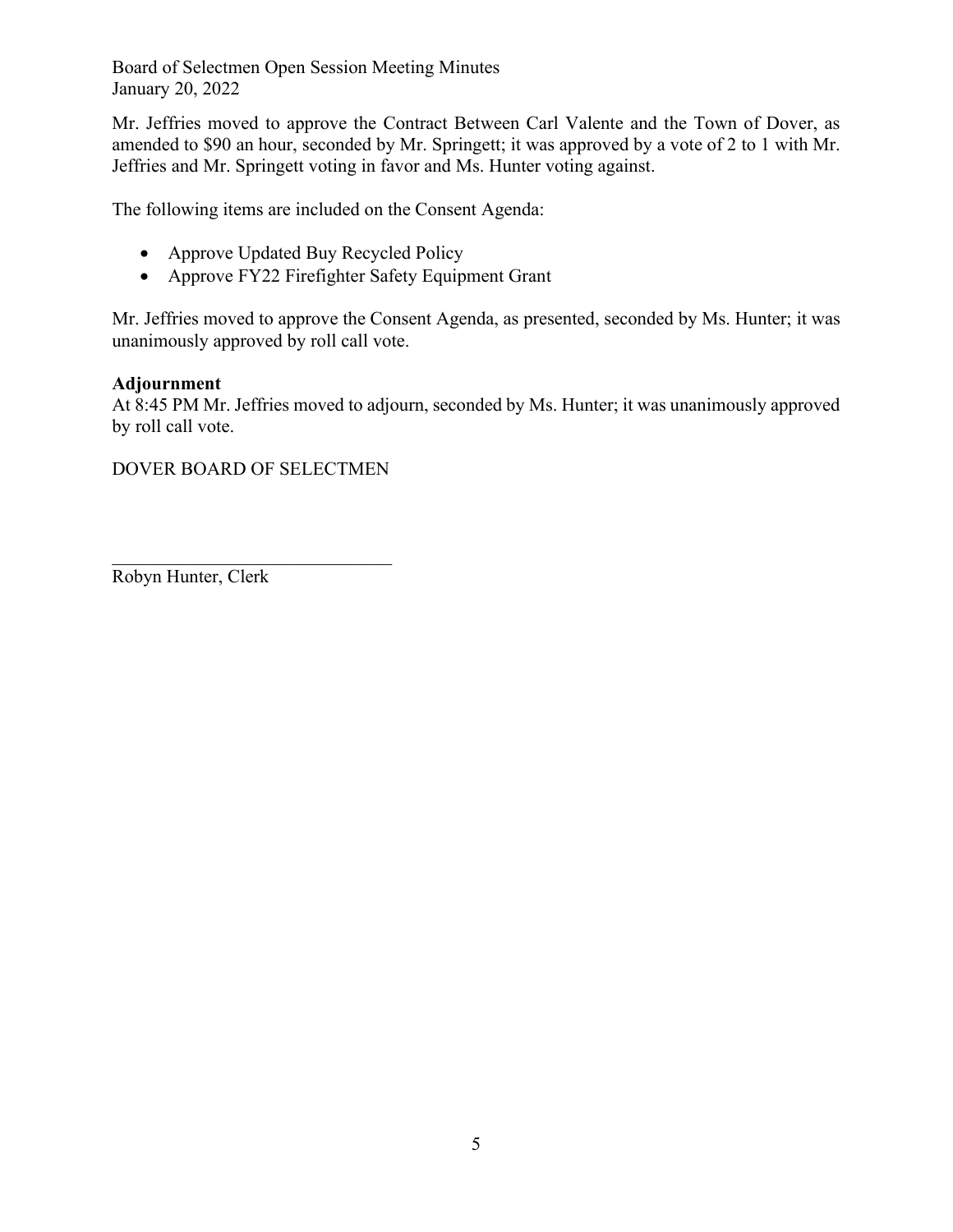#### VOTE OF THE BOARD OF SELECTMEN

I, the Clerk of the Board of Selectmen of the Town of Dover, Massachusetts (the "Town"), certify that at a meeting of the board held January 20, 2022, of which meeting all members of the board were duly notified and at which a quorum was present, the following votes were unanimously passed, all of which appear upon the official record of the board in my custody:

Voted: that the sale of the \$17,055,000 General Obligation Municipal Purpose Loan of 2022 Bonds of the Town dated January 27, 2022 (the "Bonds"), to Morgan Stanley & Co., LLC at the price of \$18,723,429.20 and accrued interest, if any, is hereby approved a

nd confirmed. The Bonds shall be payable on January 15 of the years and in the principal amounts and bear interest at the respective rates, as follows:

|      | Interest  |       |      |           | Interest |  |
|------|-----------|-------|------|-----------|----------|--|
| Year | Amount    | Rate  | Year | Amount    | Rate     |  |
| 2023 | \$860,000 | 5.00% | 2033 | \$855,000 | $3.00\%$ |  |
| 2024 | 855,000   | 5.00  | 2034 | 855,000   | 3.00     |  |
| 2025 | 855,000   | 5.00  | 2035 | 855,000   | 2.00     |  |
| 2026 | 855,000   | 5.00  | 2036 | 855,000   | 2.00     |  |
| 2027 | 855,000   | 5.00  | 2037 | 855,000   | 2.00     |  |
| 2028 | 855,000   | 3.00  | 2038 | 845,000   | 2.00     |  |
| 2029 | 855,000   | 5.00  | 2039 | 845,000   | 2.00     |  |
| 2030 | 855,000   | 5.00  | 2040 | 845,000   | 2.00     |  |
| 2031 | 855,000   | 5.00  | 2041 | 845,000   | 2.125    |  |
| 2032 | 855,000   | 4.00  | 2042 | 845,000   | 2.125    |  |
|      |           |       |      |           |          |  |

Further Voted: that in connection with the marketing and sale of the Bonds, the preparation and distribution of a Notice of Sale and Preliminary Official Statement dated January 12, 2022, and a final Official Statement dated January 19, 2022 (the "Official Statement"), each in such form as may be approved by the Town Treasurer, be and hereby are ratified, confirmed, approved and adopted.

Further Voted: that the Bonds shall be subject to redemption, at the option of the Town, upon such terms and conditions as are set forth in the Official Statement.

Further Voted: that the Town Treasurer and the Board of Selectmen be, and hereby are, authorized to execute and deliver a continuing disclosure undertaking in compliance with SEC Rule 15c2-12 in such form as may be approved by bond counsel to the Town, which undertaking shall be incorporated by reference in the Bonds for the benefit of the holders of the Bonds from time to time.

Further Voted: that we authorize and direct the Town Treasurer to establish post issuance federal tax compliance procedures and continuing disclosure procedures in such forms as the Town Treasurer and bond counsel deem sufficient, or if such procedures are